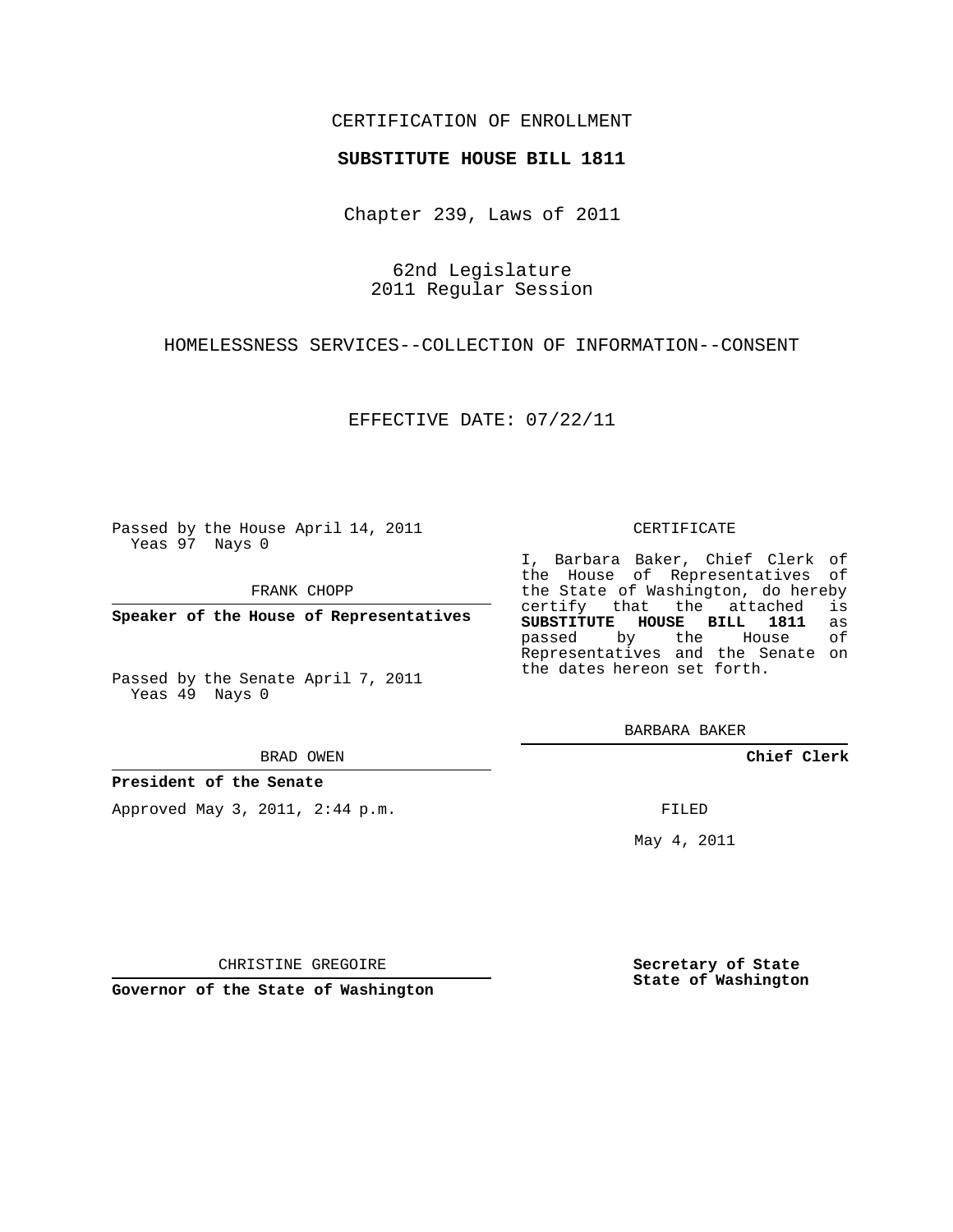## **SUBSTITUTE HOUSE BILL 1811** \_\_\_\_\_\_\_\_\_\_\_\_\_\_\_\_\_\_\_\_\_\_\_\_\_\_\_\_\_\_\_\_\_\_\_\_\_\_\_\_\_\_\_\_\_

\_\_\_\_\_\_\_\_\_\_\_\_\_\_\_\_\_\_\_\_\_\_\_\_\_\_\_\_\_\_\_\_\_\_\_\_\_\_\_\_\_\_\_\_\_

AS AMENDED BY THE SENATE

Passed Legislature - 2011 Regular Session

**State of Washington 62nd Legislature 2011 Regular Session**

**By** House Community Development & Housing (originally sponsored by Representatives Springer, Roberts, and Stanford)

READ FIRST TIME 02/17/11.

 AN ACT Relating to allowing for informed telephonic consent for access to housing or homelessness services; and amending RCW 43.185C.180.

BE IT ENACTED BY THE LEGISLATURE OF THE STATE OF WASHINGTON:

 **Sec. 1.** RCW 43.185C.180 and 2006 c 349 s 8 are each amended to read as follows:

 (1) In order to improve services for the homeless, the department, within amounts appropriated by the legislature for this specific purpose, shall implement the Washington homeless client management information system for the ongoing collection and updates of information about all homeless individuals in the state.

 (2) Information about homeless individuals for the Washington homeless client management information system shall come from the Washington homeless census and from state agencies and community organizations providing services to homeless individuals and families.

 (a) Personally identifying information about homeless individuals for the Washington homeless client management information system may only be collected after having obtained informed, reasonably time limited (i) written consent from the homeless individual to whom the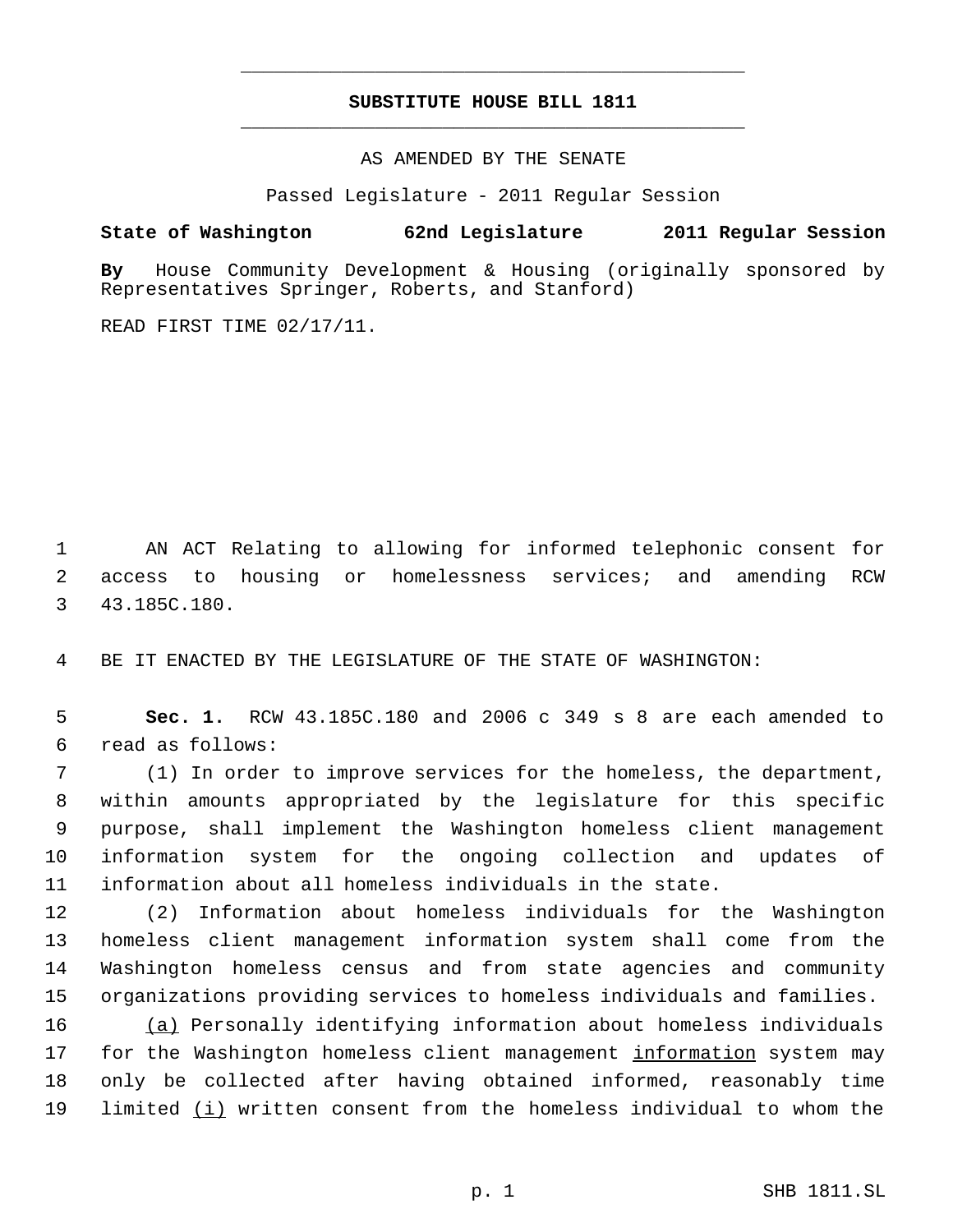1 information relates, or (ii) telephonic consent from the homeless 2 individual, provided that written consent is obtained at the first time 3 the individual is physically present at an organization with access to 4 the Washington homeless client management information system. 5 Safeguards consistent with federal requirements on data collection must 6 be in place to protect homeless individuals' rights regarding their 7 personally identifying information.

 8 (b) Data collection under this subsection shall be done in a manner 9 consistent with federally informed consent guidelines regarding human 10 research which, at a minimum, require that individuals ((be informed)) 11 receive:

12 (i) Information about the expected duration of their 13 participation( $(\tau)$ ) in the Washington homeless client management 14 information system;

15 (ii) An explanation of whom to contact for answers to pertinent 16 questions about the data collection and their rights regarding their 17 personal identifying information( $(\tau)$ ) *i* 

18 (iii) An explanation regarding whom to contact in the event of 19 injury to the individual related to the Washington homeless client 20  $((s_{\text{u} \cdot \text{v} + s_{\text{u}}))$  management information system;

21 (iv) A description of any reasonably foreseeable risks to the 22 homeless individual( $(\tau)$ ) *i* and

 $23$  (v) A statement describing the extent to which confidentiality of 24 records identifying the individual will be maintained.

25 (c) The department must adopt policies governing the appropriate 26 process for destroying Washington homeless client management 27 information system paper documents containing personally identifying 28 information when the paper documents are no longer needed. The 29 policies must not conflict with any federal data requirements.

 (3) The Washington homeless client management information system shall serve as an online information and referral system to enable local governments and providers to connect homeless persons in the database with available housing and other support services. Local governments shall develop a capacity for continuous case management, including independent living plans, when appropriate, to assist homeless persons.

37 (4) The information in the Washington homeless client management 38 information system will also provide the department with the